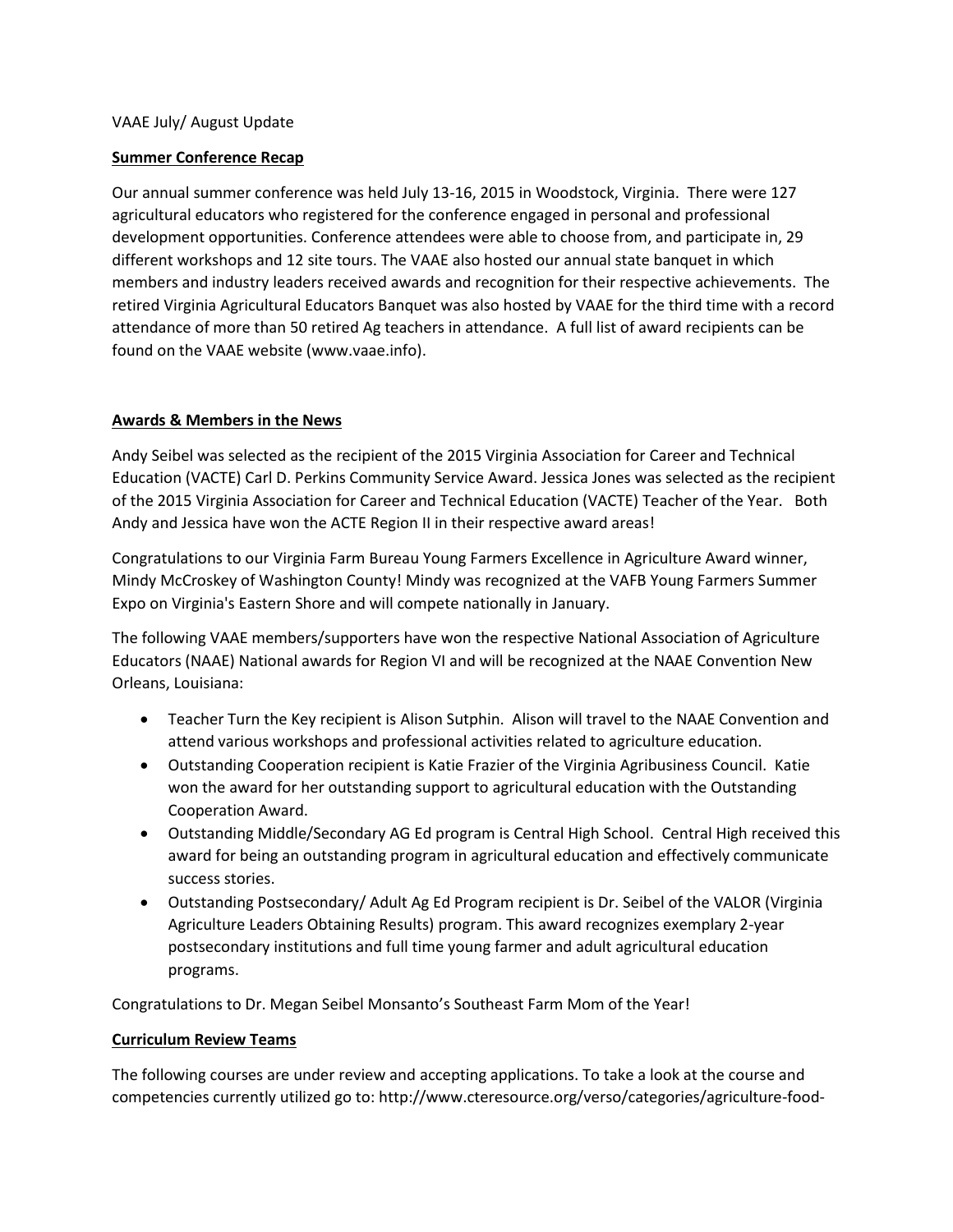and-natural-resources and select the course you wish to see. If you would be willing to serve on the teacher panel please apply at https://p1pe.doe.virginia.gov/cteaps - if you have any problems, call Ashley at 804-225-2052 or email at [Ashley.Brown@doe.virginia.gov.](mailto:Ashley.Brown@doe.virginia.gov) Additionally, if you have suggestions for industry panel participants, please contact Carly Woolfolk at Carly.Woolfolk@doe.virginia.gov.

- Agricultural Structural Systems (8017) and Agricultural Fabrication and Emerging Technologies (8019)
	- o Business Panel: August 13-27, 2015 Virtual
	- o Teacher Panel: September 17th F/F October 8, 2015 Virtual Follow-up
- Agribusiness Fundamentals (8022), Agribusiness Operations (8024), and Agribusiness Management (8026)
	- o Business Panel: September 1, 2015 F/F
	- o Teacher Panel: October 5 (F/F) October 20, 2015 Virtual Follow-up
- Introduction to Natural Resources and Ecology Systems 8040
	- o Business Panel: September 15-30, 2015 Virtual
	- o Teacher Panel: November 4 20, 2015 Virtual
- Land Use and Conservation Management (8047) possible to edit or combine with Intro to NR and Ecology Systems
- Introduction to Plant Systems 8007
	- o Business Panel: September 29 October 14, 2015 Virtual
	- o Teacher Panel: March 7 22, 2016 Virtual
- Urban Forestry 8048
	- o Business Panel: October 13-28, 2015 Virtual
	- o Teacher Panel: April 6-20, 2016 Virtual

# **Winter In-service**

Our 2<sup>nd</sup> annual Winter In-service will be December 4-5, 2015 at Riverheads High School in Staunton, Virginia. Possible workshops include CNC router, Envirothon, soils, horticulture, Electricity 101, the AET, Proficiency Award Applications, National Chapter Application, Lab Maintenance, Middle School, and Vet Science. Please check the VAAE website (www.vaae.info) for registration and more information as it becomes available.

# **STAR**

The Star team has met twice over the summer to identify strategies for recruiting and retaining teachers in Virginia. Each area Vice President will be handing out flyers at the area meetings to explain our first year strategies which include; Winter Inservice, Teach Ag workshop, new teacher welcome packets and many more.

For more information on the star program please visit http://www.naae.org/teachag/starstates.cfm

For more information on the Virginia star program please visit http://www.vaae.info/#!teach-ag/c144t